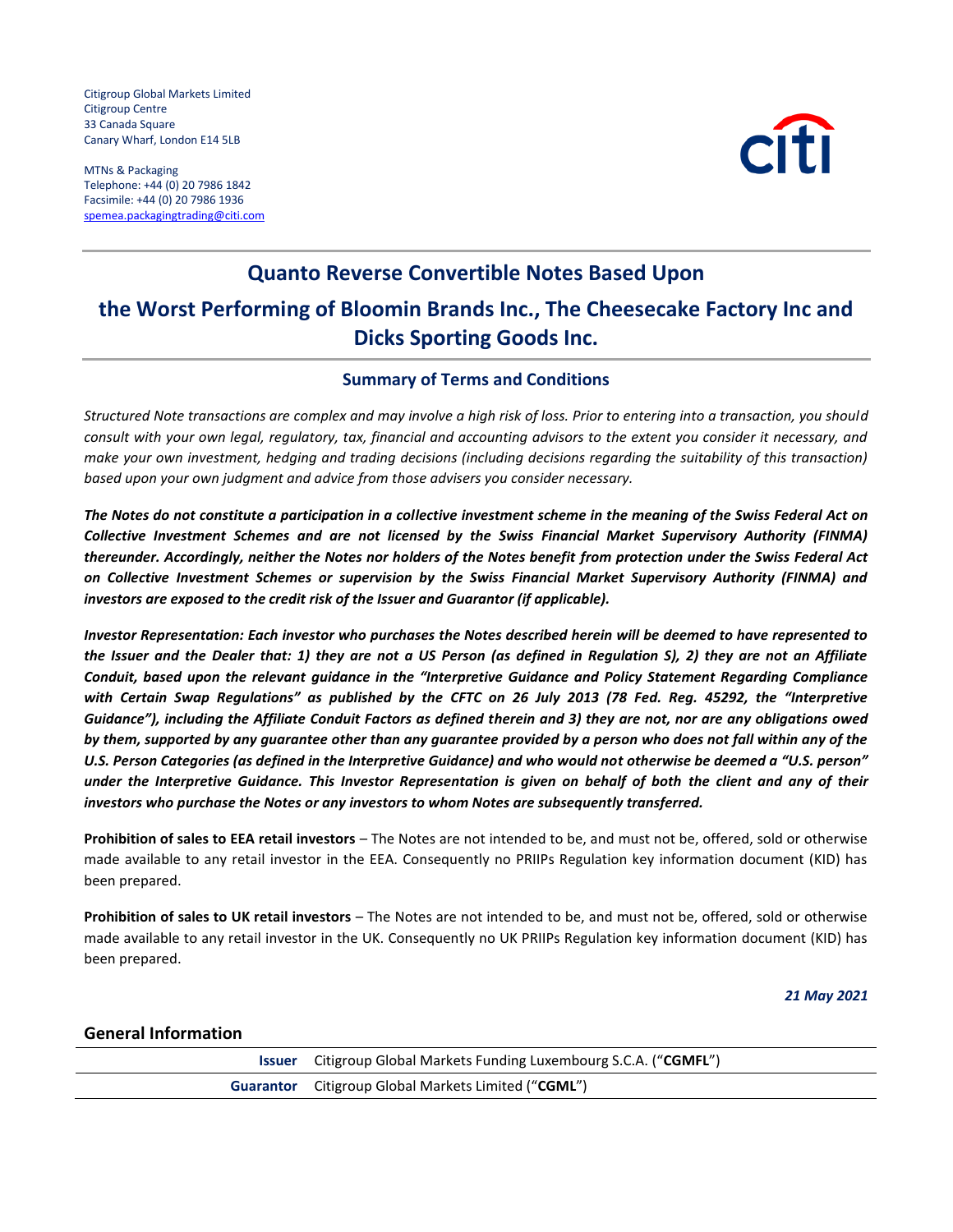

| <b>Issuance Programme</b>              | Global Medium Term Note Programme                                                                                                                                                                                                                                                                                                                                                                                                                                                                                                                            |
|----------------------------------------|--------------------------------------------------------------------------------------------------------------------------------------------------------------------------------------------------------------------------------------------------------------------------------------------------------------------------------------------------------------------------------------------------------------------------------------------------------------------------------------------------------------------------------------------------------------|
| <b>Issuance Documentation</b>          | The Notes will be issued under the Offering Circular dated 11 December 2020, and any<br>supplements thereto.                                                                                                                                                                                                                                                                                                                                                                                                                                                 |
| <b>Securities</b>                      | Debt Securities linked to the performance of the Underlyings                                                                                                                                                                                                                                                                                                                                                                                                                                                                                                 |
| <b>Ratings of Issuer's Obligations</b> | The Issuer's long term/short term senior debt is currently rated A+ (Stable Outlook) / A-<br>1 (S&P) and A+ (Stable Outlook) / F1 (Fitch). The payment and delivery of all amounts<br>due in respect of the Notes issued by CGMFL will be unconditionally and irrevocably<br>guaranteed by CGML, whose long term/short term senior debt is currently rated A1<br>(Stable Outlook) / P-1 (Moody's) / A+ (Stable Outlook) / A-1 (S&P) and A+ (Stable<br>Outlook) / F1 (Fitch). The ratings and outlooks are subject to change during the term of<br>the Notes. |
| <b>Offer</b>                           | Private Placement. This is not a public offer. The Notes may only be offered in<br>accordance with applicable private placement laws and regulations. See "Selling<br>Restrictions" in the "Additional Information" section below.                                                                                                                                                                                                                                                                                                                           |
| <b>Issue Size</b>                      | CHF 6,520,000                                                                                                                                                                                                                                                                                                                                                                                                                                                                                                                                                |
| <b>Currency</b>                        | Swiss Franc ("CHF")                                                                                                                                                                                                                                                                                                                                                                                                                                                                                                                                          |
| <b>Quotation Style</b>                 | Clean pricing                                                                                                                                                                                                                                                                                                                                                                                                                                                                                                                                                |
| <b>Day Count Fraction</b>              | Actual/Actual (ICMA)                                                                                                                                                                                                                                                                                                                                                                                                                                                                                                                                         |
| <b>Denomination</b>                    | CHF 1,000, subject to a minimum initial investment of EUR 100,000 equivalent or a<br>maximum solicitation of 149 people for countries covered under the EU Prospectus<br>Regulation                                                                                                                                                                                                                                                                                                                                                                          |
| <b>Issue Price</b>                     | 100.00% of the Denomination                                                                                                                                                                                                                                                                                                                                                                                                                                                                                                                                  |
| <b>Net Proceeds</b>                    | 100% of the Denomination per Note shall be retained by the Issuer                                                                                                                                                                                                                                                                                                                                                                                                                                                                                            |
| <b>Strike Date / Trade Date</b>        | 20 May 2021                                                                                                                                                                                                                                                                                                                                                                                                                                                                                                                                                  |
| <b>Issue Date</b>                      | 28 May 2021                                                                                                                                                                                                                                                                                                                                                                                                                                                                                                                                                  |
| <b>Final Valuation Date</b>            | 20 May 2022                                                                                                                                                                                                                                                                                                                                                                                                                                                                                                                                                  |
| <b>Maturity Date</b>                   | 31 May 2022                                                                                                                                                                                                                                                                                                                                                                                                                                                                                                                                                  |

# **The Underlyings**

| N | Name of the<br><b>Underlying</b> | <b>Electronic</b><br>Page<br>(Bloomberg<br>Code) | <b>Underlying</b><br><b>Classification</b> | <b>Underlying</b><br><b>Exchange</b> | <b>Initial Level</b> | <b>Strike Level</b> | <b>Knock-In</b><br><b>Barrier Level</b> |
|---|----------------------------------|--------------------------------------------------|--------------------------------------------|--------------------------------------|----------------------|---------------------|-----------------------------------------|
|   |                                  |                                                  |                                            | <b>NASDAQ</b>                        |                      |                     |                                         |
|   | <b>Bloomin</b>                   | <b>BLMN UW</b>                                   |                                            | Global Select                        |                      |                     |                                         |
| 1 | Brands Inc.                      | Equity                                           | Share                                      | Market                               | <b>USD 28.18</b>     | <b>USD 28.18</b>    | <b>USD 16.908</b>                       |
|   | <b>The</b>                       |                                                  |                                            | NASDAQ                               |                      |                     |                                         |
|   | Cheesecake                       | <b>CAKE UW</b>                                   |                                            | Global Select                        |                      |                     |                                         |
| 2 | Factory Inc                      | Equity                                           | Share                                      | Market                               | <b>USD 56.05</b>     | <b>USD 56.05</b>    | <b>USD 33.63</b>                        |
|   |                                  |                                                  |                                            | New York                             |                      |                     |                                         |
|   | Dicks Sporting                   | <b>DKS UN</b>                                    |                                            | Stock                                |                      |                     |                                         |
| 3 | Goods Inc.                       | Equity                                           | Share                                      | Exchange                             | <b>USD 83.60</b>     | <b>USD 83.60</b>    | <b>USD 50.16</b>                        |

**Initial Level** For each Underlying, 100.00% of its respective Underlying Closing Level on the Strike Date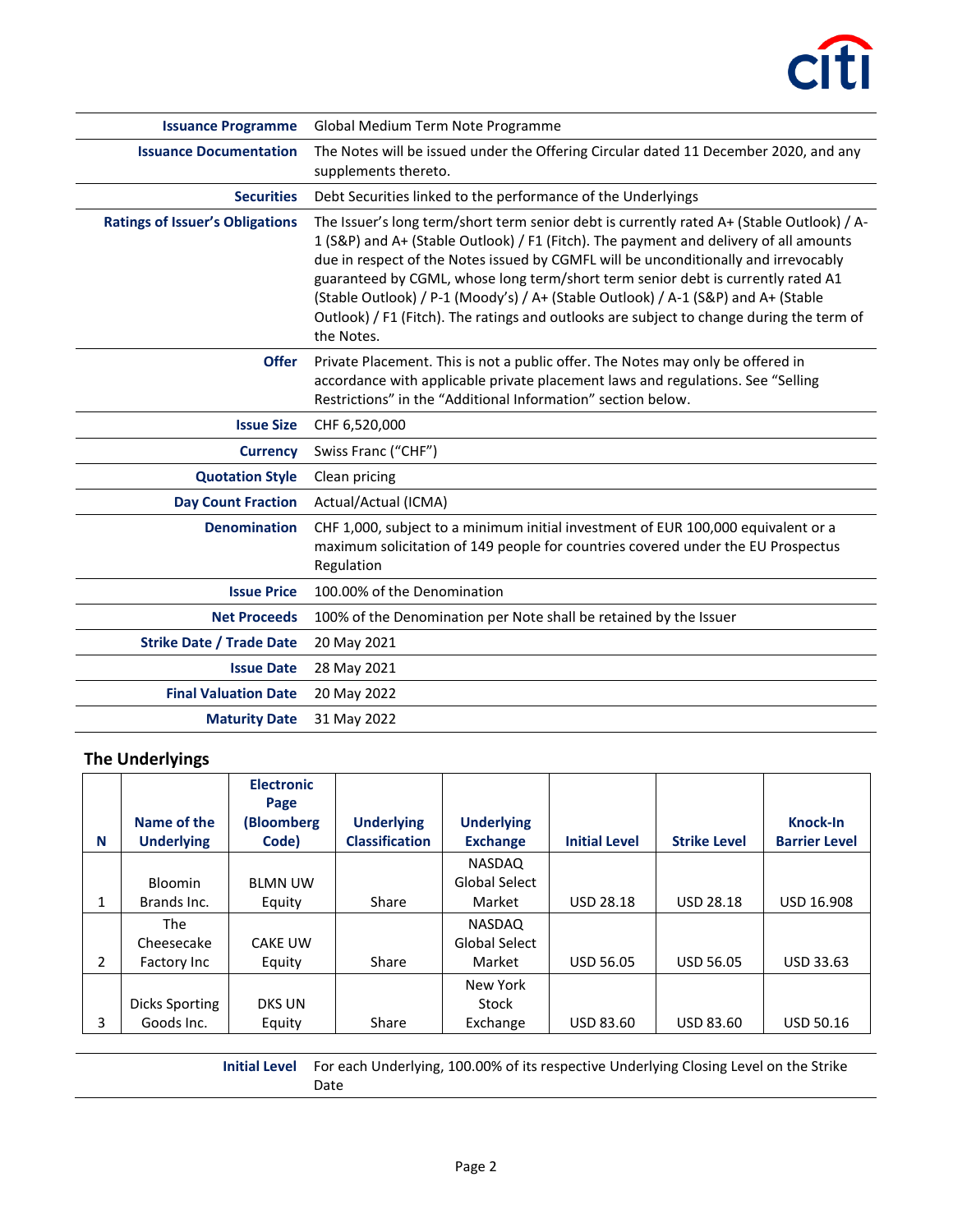

| <b>Strike Level</b> For each Underlying, 100.00% of its respective Initial Level                                                                       |
|--------------------------------------------------------------------------------------------------------------------------------------------------------|
| Knock-In Barrier Level For each Underlying, 60.00% of its respective Initial Level                                                                     |
| Underlying Closing Level For each Underlying, the official closing price of the Underlying on a particular day on<br>the Underlying's primary exchange |
| Final Level For each Underlying, 100.00% of its respective Underlying Closing Level on the Final<br><b>Valuation Date</b>                              |

## **The Payout**

**(Scheduled Trading Days)**

| <b>Coupon Payment Dates</b>                            |                                                                                                                                                                                                                                                                                                                                                                                | t | <b>Coupon Payment Date</b>                                                                                                                     |  |
|--------------------------------------------------------|--------------------------------------------------------------------------------------------------------------------------------------------------------------------------------------------------------------------------------------------------------------------------------------------------------------------------------------------------------------------------------|---|------------------------------------------------------------------------------------------------------------------------------------------------|--|
|                                                        |                                                                                                                                                                                                                                                                                                                                                                                | 1 | 30 November 2021                                                                                                                               |  |
|                                                        |                                                                                                                                                                                                                                                                                                                                                                                | 2 | <b>Maturity Date</b>                                                                                                                           |  |
| <b>Coupon Amount</b>                                   | On each Coupon Payment Date, investors will receive a coupon amount equal to CHF<br>54.25 or 5.425% per six-month period (corresponding to approximately 10.85% per<br>annum) of the Denomination.<br>The relevant coupon amount is split into two components for tax purposes:<br>Taxable interest component: 0.00% p.a.<br>Non-taxable option premium component: 10.85% p.a. |   |                                                                                                                                                |  |
| <b>Redemption Amount</b>                               | The Redemption Amount per Note will be determined on the Final Valuation Date as<br>follows and on the Maturity Date investors shall receive the following as applicable:                                                                                                                                                                                                      |   |                                                                                                                                                |  |
|                                                        |                                                                                                                                                                                                                                                                                                                                                                                |   | For each CHF 1,000 stated principal amount of the Notes you hold at maturity:                                                                  |  |
|                                                        | ٠                                                                                                                                                                                                                                                                                                                                                                              |   | If a Barrier Event has not occurred:                                                                                                           |  |
|                                                        | CHF 1,000                                                                                                                                                                                                                                                                                                                                                                      |   |                                                                                                                                                |  |
|                                                        | $\blacksquare$                                                                                                                                                                                                                                                                                                                                                                 |   | If a Barrier Event has occurred:                                                                                                               |  |
|                                                        | CHF 1,000 $\times$ (100.00% + 100.00% $\times$ the Final Return of the Worst Performing<br>Underlying)                                                                                                                                                                                                                                                                         |   |                                                                                                                                                |  |
|                                                        | The "Barrier Event" means that the Final Level of any Underlying is equal to or less<br>than its Knock-In Barrier Level                                                                                                                                                                                                                                                        |   |                                                                                                                                                |  |
|                                                        | The "Final Return" means, with respect to any Underlying, an amount equal to (i) its<br>Final Level minus its Strike Level, divided by (ii) its Strike Level, expressed as a<br>percentage                                                                                                                                                                                     |   |                                                                                                                                                |  |
|                                                        | Performance                                                                                                                                                                                                                                                                                                                                                                    |   | The "Worst Performing Underlying" means the Underlying with the lowest Final                                                                   |  |
|                                                        |                                                                                                                                                                                                                                                                                                                                                                                |   | The "Final Performance" for any Underlying means an amount equal to its Final Level<br>divided by its Initial Level, expressed as a percentage |  |
| <b>Additional Information</b>                          |                                                                                                                                                                                                                                                                                                                                                                                |   |                                                                                                                                                |  |
| <b>Scheduled Trading Days for</b><br><b>Valuations</b> |                                                                                                                                                                                                                                                                                                                                                                                |   | As detailed in the Conditions of the Notes. In summary, each day on which each<br>relevant exchange is scheduled to be open for trading.       |  |

**Valuation Disruptions Move in Block:** if it is not possible to determine an Underlying Closing Level for all of

the Underlyings on a Valuation Date due to a holiday, then the Valuation Date for all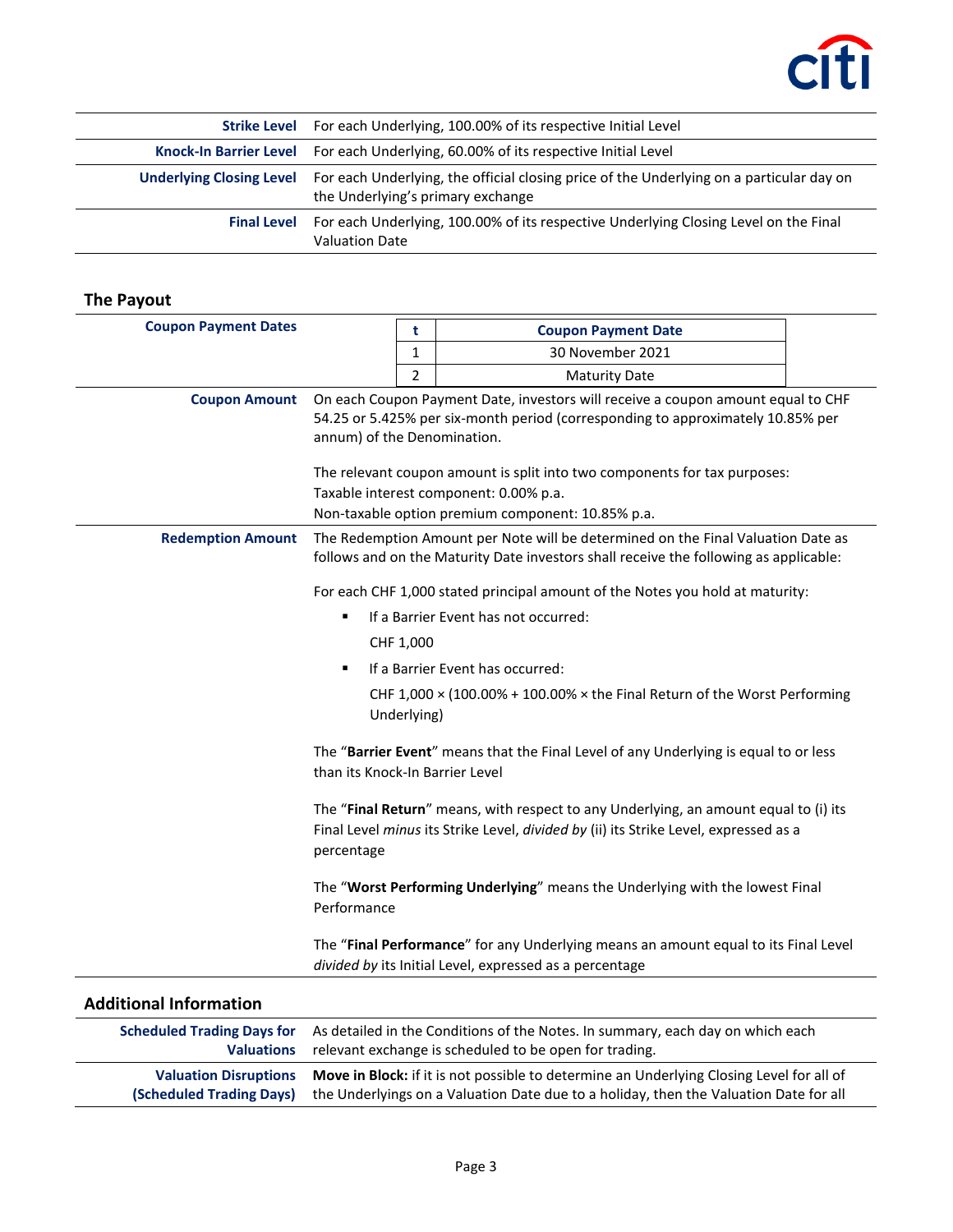

|                                                       | the Underlyings should be rolled forward together. Please see the Offering Circular for<br>full details.                                                                                                                                                                                                                                                                                                                                                                                                                                                                                                                                                                                                                                                                                                                                                                                       |
|-------------------------------------------------------|------------------------------------------------------------------------------------------------------------------------------------------------------------------------------------------------------------------------------------------------------------------------------------------------------------------------------------------------------------------------------------------------------------------------------------------------------------------------------------------------------------------------------------------------------------------------------------------------------------------------------------------------------------------------------------------------------------------------------------------------------------------------------------------------------------------------------------------------------------------------------------------------|
| <b>Valuation Disruptions</b><br>(Disrupted Days)      | Value What You Can: if it is not possible to determine an Underlying Closing Level for<br>all of the Underlyings on a Valuation Date due to disruption, then the original Valuation<br>Date should be used for the Underlyings that are not affected, and only rolled forward<br>for the rest. Please see the Offering Circular for full details.                                                                                                                                                                                                                                                                                                                                                                                                                                                                                                                                              |
| <b>Adjustments and Extraordinary</b><br><b>Events</b> | As detailed in the Conditions of the Notes. In summary:<br>Adjustment by the Calculation Agent (which may include a share<br>$\bullet$<br>substitution/depositary receipt substitution) to the terms of the Notes.                                                                                                                                                                                                                                                                                                                                                                                                                                                                                                                                                                                                                                                                             |
|                                                       | Correction or adjustment by the Calculation Agent to relevant amounts payable.                                                                                                                                                                                                                                                                                                                                                                                                                                                                                                                                                                                                                                                                                                                                                                                                                 |
| <b>Form of Note</b>                                   | <b>Global Registered</b>                                                                                                                                                                                                                                                                                                                                                                                                                                                                                                                                                                                                                                                                                                                                                                                                                                                                       |
| <b>Dealer</b><br><b>Calculation Agent</b>             | CGML<br>Citibank, N.A. ("CBNA") US Equity Single Stock Exotics Trading Desk in New York. All<br>calculations and determinations shall be made by the Calculation Agent acting in good<br>faith and sole and absolute discretion.                                                                                                                                                                                                                                                                                                                                                                                                                                                                                                                                                                                                                                                               |
| <b>Business Days</b>                                  | London, New York City and Zurich                                                                                                                                                                                                                                                                                                                                                                                                                                                                                                                                                                                                                                                                                                                                                                                                                                                               |
| <b>Business Day Convention for</b><br><b>Payments</b> | Modified Following Business Day Convention                                                                                                                                                                                                                                                                                                                                                                                                                                                                                                                                                                                                                                                                                                                                                                                                                                                     |
| <b>Listing</b>                                        | The Notes will not be listed.                                                                                                                                                                                                                                                                                                                                                                                                                                                                                                                                                                                                                                                                                                                                                                                                                                                                  |
| <b>Series Number</b>                                  | CGMFL30642                                                                                                                                                                                                                                                                                                                                                                                                                                                                                                                                                                                                                                                                                                                                                                                                                                                                                     |
| <b>ISIN</b>                                           | XS2339312923                                                                                                                                                                                                                                                                                                                                                                                                                                                                                                                                                                                                                                                                                                                                                                                                                                                                                   |
| <b>Common Code</b>                                    | 233931292                                                                                                                                                                                                                                                                                                                                                                                                                                                                                                                                                                                                                                                                                                                                                                                                                                                                                      |
| <b>Valoren</b>                                        | CH111460057                                                                                                                                                                                                                                                                                                                                                                                                                                                                                                                                                                                                                                                                                                                                                                                                                                                                                    |
| <b>Clearing and Settlement</b>                        | Euroclear and Clearstream Luxembourg. The Notes will be cash settled.                                                                                                                                                                                                                                                                                                                                                                                                                                                                                                                                                                                                                                                                                                                                                                                                                          |
| <b>Fees</b>                                           | A distributor (which may include CGML and any of its affiliates) may have earned a fee<br>on the issue and distribution of the Notes.<br>Investors can obtain more information about any such fee by contacting the<br>Distributor.                                                                                                                                                                                                                                                                                                                                                                                                                                                                                                                                                                                                                                                            |
| <b>Tax Considerations</b>                             | You should consult your tax advisor regarding all aspects of the U.S. federal<br>withholding, income and estate tax consequences of an investment in the Notes and<br>any tax consequences arising under the laws of any state, local or non-U.S. taxing<br>jurisdiction. The Issuer, the Guarantor or the Dealer and/or their respective affiliates<br>are not tax advisors and do not provide tax advice. Responsibility for any tax<br>implications of an investment in the Notes rests entirely with the Investor. Investors<br>should note that the tax treatment of the Notes may differ from jurisdiction to<br>jurisdiction.                                                                                                                                                                                                                                                           |
|                                                       | This section summarizes certain generally applicable U.S. federal withholding and<br>income tax consequences to Non-U.S. Holders, as defined in the Offering Circular (the<br>"Offering Document"), in respect of the Notes. Except as discussed in the Offering<br>Document under "Taxation-United States Federal Tax Considerations-Tax<br>Consequences to Non-U.S. Holders" and "-FATCA," and subject to the discussion below<br>regarding Section 871(m), amounts paid to a Non-U.S. Holder on a Note and gain<br>realised by a Non-U.S. Holder on the taxable disposition of a Note generally will not be<br>subject to U.S. federal withholding or income tax. Special rules apply to certain Non-<br>U.S. Holders, including Non-U.S. Holders that are engaged in a trade or business in the<br>United States or that are individuals present in the United States for 183 days or more |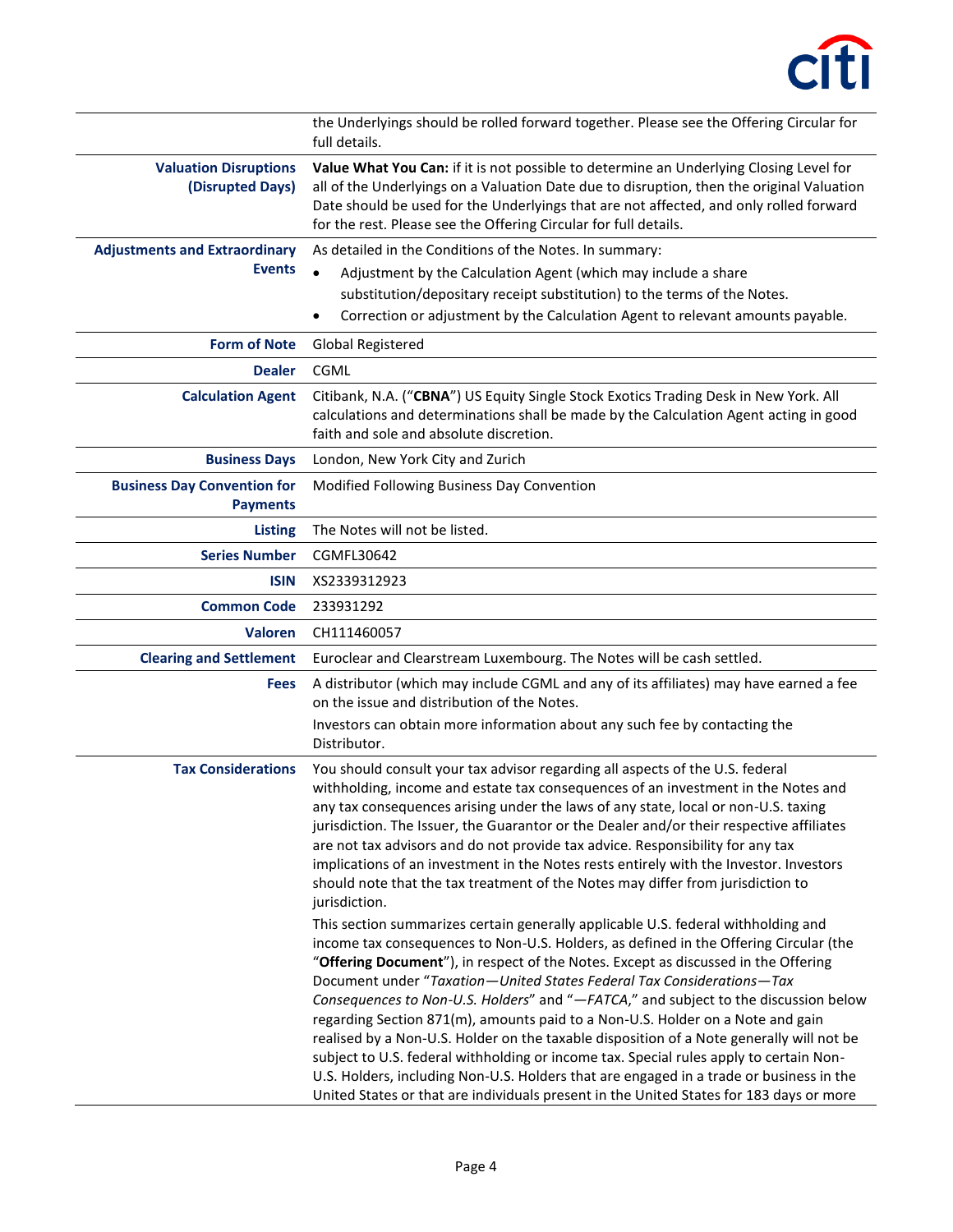|                         | in the taxable year of disposition.                                                                                                                                                                                                                                                                                                                                                                                                                                                                                                                                                                                                                                                                                                                                                                                                                                                                                                                                                                                                                                                                                                                                                                            |
|-------------------------|----------------------------------------------------------------------------------------------------------------------------------------------------------------------------------------------------------------------------------------------------------------------------------------------------------------------------------------------------------------------------------------------------------------------------------------------------------------------------------------------------------------------------------------------------------------------------------------------------------------------------------------------------------------------------------------------------------------------------------------------------------------------------------------------------------------------------------------------------------------------------------------------------------------------------------------------------------------------------------------------------------------------------------------------------------------------------------------------------------------------------------------------------------------------------------------------------------------|
|                         | Section 871(m) of the Internal Revenue Code of 1986, as amended, requires<br>withholding tax at a rate of 30% in respect of certain "dividend equivalent" payments<br>on certain financial instruments ("Specified Equity Linked Instruments" or "Specified<br>ELIs"). However, the applicable regulations, as modified by an Internal Revenue Service<br>notice, exempt financial instruments issued prior to 2023 that do not have a "delta" of<br>one. Based on a determination that the Notes are not transactions that have a "delta"<br>of one within the meaning of the regulations, the Issuer would not treat the Notes as<br>Specified ELIs if they were priced as of the date of this Summary of Indicative Terms<br>and Conditions. However, the Pricing Supplement will state the Issuer's determination<br>as to whether the Notes are Specified ELIs as of the pricing date for the Notes. Please<br>see "Taxation-United States Federal Tax Considerations-Tax Consequences to Non-<br>U.S. Holders-Other U.S. Federal Tax Considerations for Non-U.S. Holders-Section<br>871(m) Withholding on Dividend Equivalents" in the Offering Document for further<br>detail regarding Section 871(m). |
|                         | THIS INFORMATION IS INDICATIVE AND WILL BE SUPPLEMENTED AND SUPERSEDED IN<br>THE PRICING SUPPLEMENT OR AS MAY OTHERWISE BE UPDATED IN WRITING FROM<br>TIME TO TIME BY THE ISSUER. NON-U.S. HOLDERS SHOULD BE WARNED THAT SECTION<br>871(M) MAY APPLY TO THE NOTES BASED ON THE ISSUER'S DETERMINATION ON THE<br>PRICING DATE AND, THEREFORE, IT IS POSSIBLE THAT THE PAYMENTS ON THE NOTES<br>WILL BE SUBJECT TO U.S. FEDERAL WITHHOLDING TAX.                                                                                                                                                                                                                                                                                                                                                                                                                                                                                                                                                                                                                                                                                                                                                                 |
|                         | If U.S. federal withholding tax applies to a payment on a Note as a result of the<br>application of FATCA or Section 871(m) (or in certain other cases described in the<br>Offering Document), the Issuer will not be required to pay additional amounts in<br>respect of amounts withheld.                                                                                                                                                                                                                                                                                                                                                                                                                                                                                                                                                                                                                                                                                                                                                                                                                                                                                                                    |
|                         | Please review the accompanying Offering Document and the Pricing Supplement for<br>more information regarding the U.S. federal withholding and income tax<br>consequences of an investment in the Notes.                                                                                                                                                                                                                                                                                                                                                                                                                                                                                                                                                                                                                                                                                                                                                                                                                                                                                                                                                                                                       |
| <b>Secondary Market</b> | CGML, as part of its activities as a broker and dealer in fixed income and equity<br>securities and related products, intends to make a secondary market in relation to the<br>Notes and to provide an indicative bid price on a daily basis. Any indicative prices<br>provided by CGML shall be determined in CGML's sole discretion taking into account<br>prevailing market conditions and shall not be a representation by CGML that any<br>instrument can be purchased or sold at such prices (or at all).                                                                                                                                                                                                                                                                                                                                                                                                                                                                                                                                                                                                                                                                                                |
|                         | Notwithstanding the above, CGML may suspend or terminate making a market and<br>providing indicative prices without notice, at any time and for any reason.                                                                                                                                                                                                                                                                                                                                                                                                                                                                                                                                                                                                                                                                                                                                                                                                                                                                                                                                                                                                                                                    |
|                         | Consequently, there may be no market for these Notes and investors should not<br>assume that such a market will exist. Accordingly an investor must be prepared to hold<br>these Notes until the Maturity Date.                                                                                                                                                                                                                                                                                                                                                                                                                                                                                                                                                                                                                                                                                                                                                                                                                                                                                                                                                                                                |
|                         | Where a market does exist, to the extent that an investor wants to sell these Notes, the<br>price may, or may not, be at a discount from the outstanding principal amount.<br>See further "The secondary market" within the Risk Factors in the Offering Circular.                                                                                                                                                                                                                                                                                                                                                                                                                                                                                                                                                                                                                                                                                                                                                                                                                                                                                                                                             |
| <b>Governing Law</b>    | English law                                                                                                                                                                                                                                                                                                                                                                                                                                                                                                                                                                                                                                                                                                                                                                                                                                                                                                                                                                                                                                                                                                                                                                                                    |
| <b>Documentation</b>    | The terms and conditions of the Notes will be contained in the Offering Circular.<br>Capitalised terms used in this term sheet, and not defined here, are as defined in the<br>Offering Circular.                                                                                                                                                                                                                                                                                                                                                                                                                                                                                                                                                                                                                                                                                                                                                                                                                                                                                                                                                                                                              |
|                         | The final terms of these Notes will be set out in the Pricing Supplement, which,<br>together with the Offering Circular relating to the Issuer's Global Medium Term Note<br>Programme dated 11 December 2020 and any supplements thereto, will comprise the<br>Prospectus relating to the Notes. The list of supplements to the Offering Circular will be                                                                                                                                                                                                                                                                                                                                                                                                                                                                                                                                                                                                                                                                                                                                                                                                                                                      |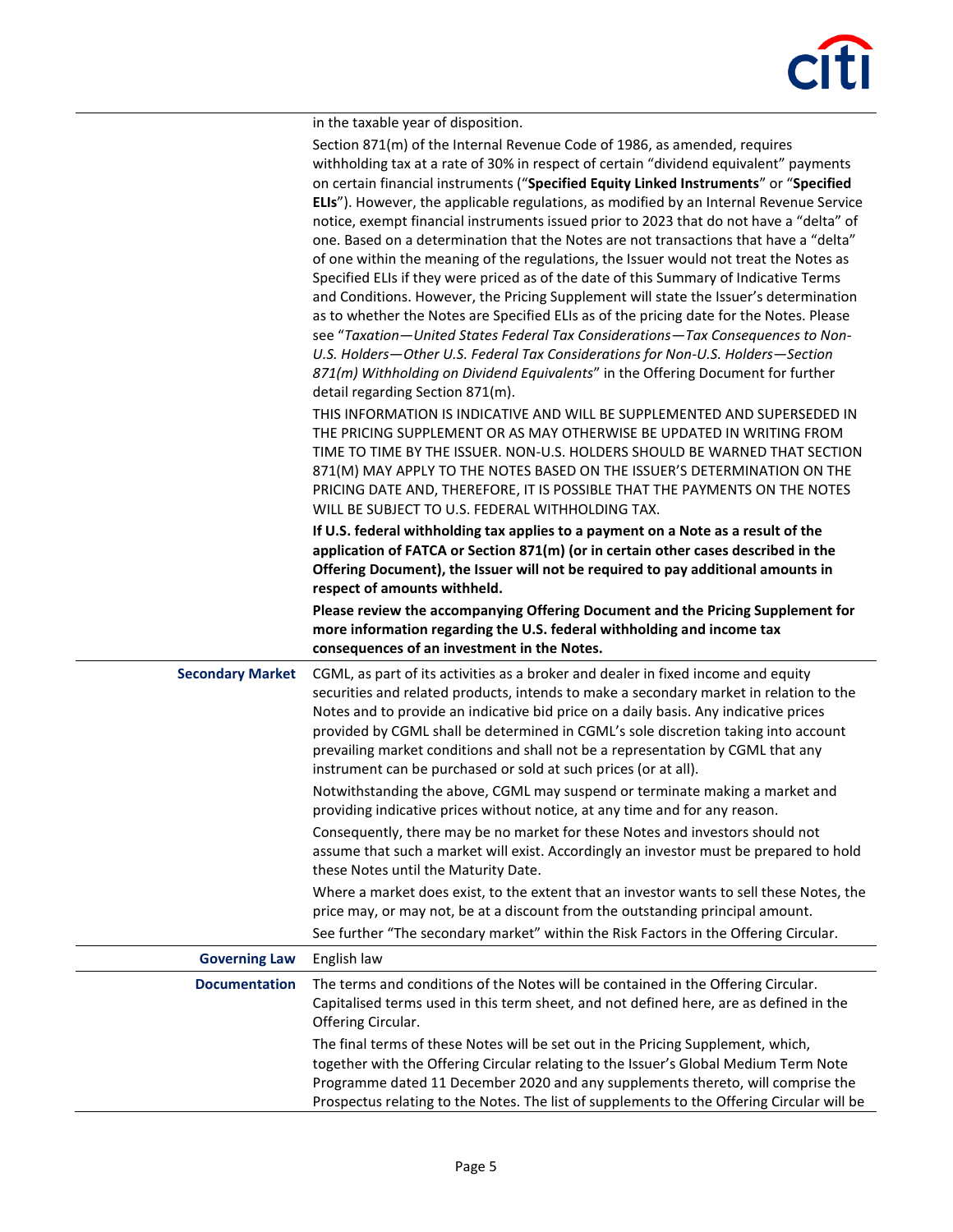| <b>Terms of Distribution</b> | set out in the Pricing Supplement. A copy of the Offering Circular and the supplements<br>thereto are available on request. The Offering Circular is also available on<br>https://www.bourse.lu/programme/Programme-Citigroup/14040<br>Where you are not an affiliate of CGML and you engage in distribution activities in<br>connection with these Notes, except where you have entered into a distribution<br>agreement (in which case, the terms of such distribution agreement shall apply), you<br>will carry out such distribution activities in compliance with Citi's "Distribution Terms In<br>Relation To Structured Products" (www.citifirst.com/distributionterms). These terms<br>set out the basis on which we are trading with you and include, amongst other things,<br>representations, warranties and indemnities.                                                                                                                                                                                                                                                                                                                                                                                                                                                                                                                                                                                                                                                                                                                                                                                                                                                                                                                                                                                                                                                                                                                                                                                                                                                                                                                                                                                                                                                                                                                                                                                                                                                                                                                                                                                                                                                                                                                                                                                                                                                                                                                                                                                                                                                                                                                                                                                 |
|------------------------------|----------------------------------------------------------------------------------------------------------------------------------------------------------------------------------------------------------------------------------------------------------------------------------------------------------------------------------------------------------------------------------------------------------------------------------------------------------------------------------------------------------------------------------------------------------------------------------------------------------------------------------------------------------------------------------------------------------------------------------------------------------------------------------------------------------------------------------------------------------------------------------------------------------------------------------------------------------------------------------------------------------------------------------------------------------------------------------------------------------------------------------------------------------------------------------------------------------------------------------------------------------------------------------------------------------------------------------------------------------------------------------------------------------------------------------------------------------------------------------------------------------------------------------------------------------------------------------------------------------------------------------------------------------------------------------------------------------------------------------------------------------------------------------------------------------------------------------------------------------------------------------------------------------------------------------------------------------------------------------------------------------------------------------------------------------------------------------------------------------------------------------------------------------------------------------------------------------------------------------------------------------------------------------------------------------------------------------------------------------------------------------------------------------------------------------------------------------------------------------------------------------------------------------------------------------------------------------------------------------------------------------------------------------------------------------------------------------------------------------------------------------------------------------------------------------------------------------------------------------------------------------------------------------------------------------------------------------------------------------------------------------------------------------------------------------------------------------------------------------------------------------------------------------------------------------------------------------------------|
| <b>Suitability</b>           | Investors should determine whether an investment in the Notes is appropriate to their<br>particular circumstances and should consult with their own independent financial,<br>legal, regulatory, capital, accounting, business and tax advisors to determine the<br>consequences of an investment in the Notes and to arrive at their own evaluation of<br>the investment.                                                                                                                                                                                                                                                                                                                                                                                                                                                                                                                                                                                                                                                                                                                                                                                                                                                                                                                                                                                                                                                                                                                                                                                                                                                                                                                                                                                                                                                                                                                                                                                                                                                                                                                                                                                                                                                                                                                                                                                                                                                                                                                                                                                                                                                                                                                                                                                                                                                                                                                                                                                                                                                                                                                                                                                                                                           |
| <b>Selling Restrictions</b>  | No public offer: This is not a public offer of Notes. No documentation relating to or<br>detailing the terms of the Notes has been filed, registered with or approved by any<br>authority in any jurisdiction and no action has been taken in any country or jurisdiction<br>that would permit a public offering of the Notes. Noteholders and prospective<br>purchasers will be deemed to represent that they have complied with and will comply<br>with all applicable laws and regulations in each country or jurisdiction in or from which<br>they purchase, offer, sell or deliver Notes.<br>In certain circumstances investors and/or the distributor may need to execute an<br>Investor Letter in connection with these Notes.<br>U.S. selling restriction: The Notes and the CGMFL Deed of Guarantee have not been<br>and will not be registered under the United States Securities Act of 1933, as amended<br>(the "Securities Act") or any state securities law. The Notes and the CGMFL Deed of<br>Guarantee are being offered and sold outside the United States to non-U.S. persons in<br>reliance on Regulation S under the Securities Act (Regulation S) and may not be offered<br>or sold within the United States or to, or for the account or benefit of, any U.S. person<br>(as defined in Regulation S). Each purchaser of the Notes or any beneficial interest<br>therein will be deemed to have represented and agreed that it is outside the United<br>States and is not a U.S. person and will not sell, pledge or otherwise transfer the Notes<br>or any beneficial interest therein at any time within the United States or to, or for the<br>account or benefit of, a U.S. person, other than the Issuer or any affiliate thereof.<br>For a description of certain restrictions on offers and sales of Notes, see "Subscription<br>and sale and transfer and selling restrictions for Notes" in the Offering Circular.<br>Swiss selling restriction: The Offering Circular, any supplements thereto, and the<br>applicable Pricing Supplement do not constitute a prospectus pursuant to the Swiss<br>Federal Financial Services Act ("FinSA") and the implementing Financial Services<br>Ordinance ("FinSO"), and no such prospectus pursuant to FinSA has been or will be<br>prepared for or in connection with the offering of the Notes. No application has been<br>or will be made to admit the Notes to trading on any trading venue (exchange or<br>multilateral trading facility) in Switzerland. The Offering Circular, any supplements<br>thereto, and the applicable Pricing Supplement have not been and will not be filed with<br>or approved by a Swiss review body (Prüfstelle). Accordingly, the Notes may not be<br>publicly offered, directly or indirectly, in Switzerland and this term sheet, the Offering<br>Circular, any supplements thereto, the applicable Pricing Supplement or any other<br>offering material relating to the Notes may not be distributed to the public in<br>Switzerland, other than pursuant to an exemption under Article 36(1) FinSA or where<br>such offer or distribution does not qualify as a public offer in Switzerland. For these |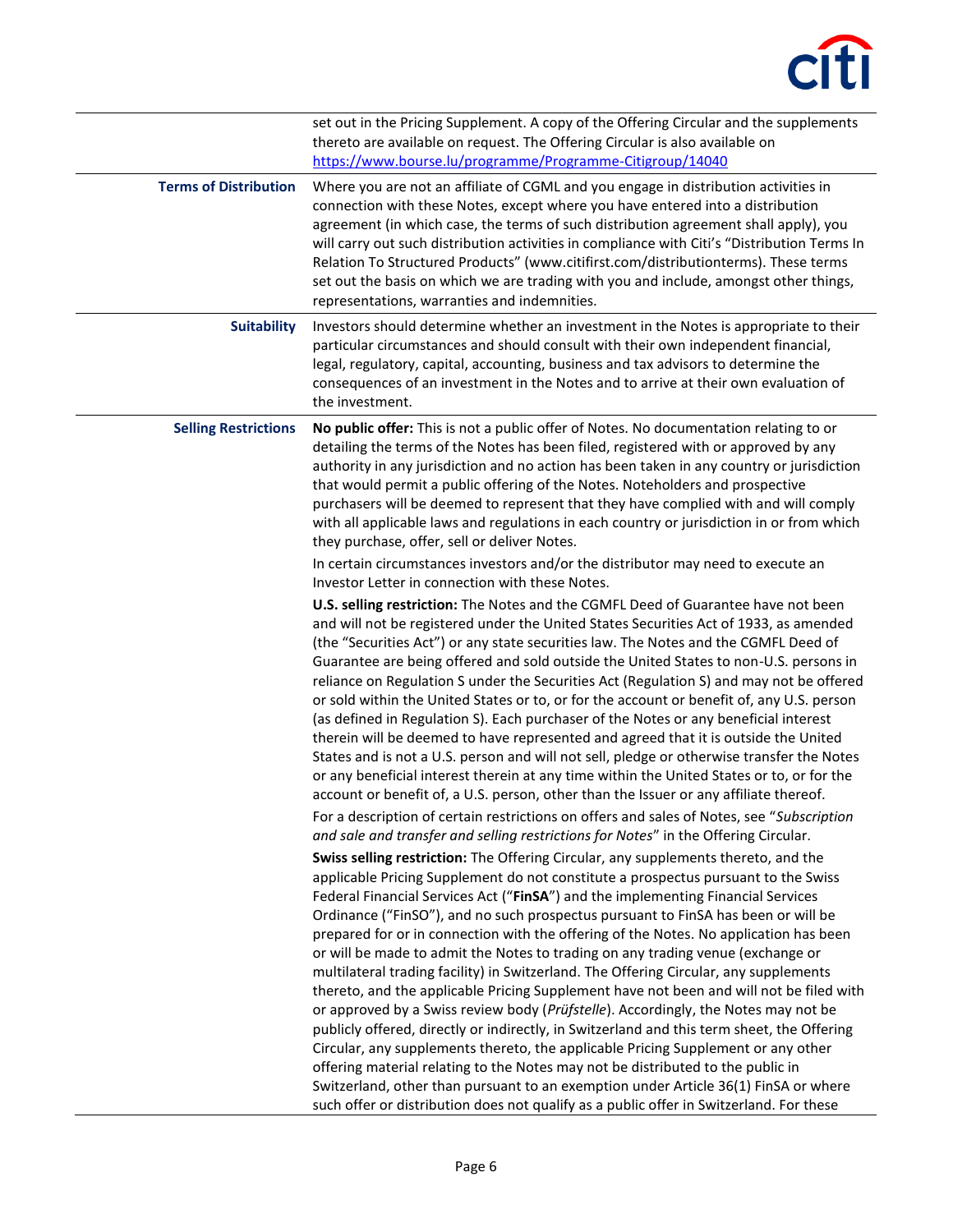

|                                                                                                              | purposes "public offer" refers to the respective definitions in Article 3(g) and (h) FinSA<br>and as further detailed in FinSO.                                                                                                                                                                                                                                                                                                                                                                                                                                                                                                                                                                                                                                                                                                                                                                                                                                                                                                                                                                                                                                                                                                           |
|--------------------------------------------------------------------------------------------------------------|-------------------------------------------------------------------------------------------------------------------------------------------------------------------------------------------------------------------------------------------------------------------------------------------------------------------------------------------------------------------------------------------------------------------------------------------------------------------------------------------------------------------------------------------------------------------------------------------------------------------------------------------------------------------------------------------------------------------------------------------------------------------------------------------------------------------------------------------------------------------------------------------------------------------------------------------------------------------------------------------------------------------------------------------------------------------------------------------------------------------------------------------------------------------------------------------------------------------------------------------|
|                                                                                                              | No key information document under Article 58 FinSA (Basisinformationsblatt für<br>Finanzinstrumente) or Article 59(2) FinSA or, for the duration of the applicable<br>transition period under FinSA and FinSO, a simplified prospectus pursuant to Article<br>5(2) of the Swiss Federal Act on Collective Investment Schemes ("CISA"), as such article<br>was in effect immediately prior to the entry into effect of FinSA, has been prepared<br>with respect to the Notes. Accordingly, Notes qualifying as debt instruments with a<br>"derivative character" (as such expression is understood under FinSA) may not be<br>offered or recommended to private clients within the meaning of FinSA in Switzerland.<br>For these purposes, a private client means a person who is not one (or more) of the<br>following: (i) a professional client as defined in Article 4(3) FinSA (not having opted-in<br>on the basis of Article 5(5) FinSA) or Article 5(1) FinSA; or (ii) an institutional client as<br>defined in Article 4(4) FinSA; or (iii) a private client with an asset management<br>agreement according to Article 58(2) FinSA. For these purposes "offer" refers to the<br>interpretation of such term in Article 58 FinSA. |
|                                                                                                              | The Notes do not constitute units of a collective investment scheme within the<br>meaning of the CISA and are not subject to any authorization from or supervision of the<br>Swiss Financial Market Supervisory Authority FINMA ("FINMA") thereunder.<br>Accordingly, neither the Notes nor investors in the Notes benefit from any protection<br>under the CISA or the supervision of the FINMA.                                                                                                                                                                                                                                                                                                                                                                                                                                                                                                                                                                                                                                                                                                                                                                                                                                         |
| <b>Investor Acknowledgment For</b><br><b>Financial Instruments That</b><br><b>Reference a Reference Rate</b> | To the extent applicable, by entering into, accepting the terms of or purchasing the<br>Notes, a Noteholder will be confirming that, if the relevant reference rate for the Notes<br>is affected by any event or circumstances, including without limitation: (i) changes; (ii)<br>ceases to be published or be in customary market usage, (iii) becomes unavailable; (iv)<br>has its use restricted; and/or (v) is calculated in a different way, the Noteholder:<br>(a) understands that the reference rate may cease to be appropriate during the<br>lifetime of the Notes;<br>(b) understands how the provisions of the Notes (including, without limitation,<br>the hierarchy provisions) will operate, bearing in mind that amendments to                                                                                                                                                                                                                                                                                                                                                                                                                                                                                           |
|                                                                                                              | the Notes may be required;<br>(c) has considered whether they need to obtain independent professional advice<br>(legal, tax, accounting, financial or otherwise) as appropriate, prior to entering<br>into the Notes; and                                                                                                                                                                                                                                                                                                                                                                                                                                                                                                                                                                                                                                                                                                                                                                                                                                                                                                                                                                                                                 |
|                                                                                                              | accepts that, as a result of any such event or circumstances, none of the Issuer, the<br>Guarantor nor any dealer owes the Noteholder any duties or has any liability to the<br>Noteholder.                                                                                                                                                                                                                                                                                                                                                                                                                                                                                                                                                                                                                                                                                                                                                                                                                                                                                                                                                                                                                                               |
|                                                                                                              |                                                                                                                                                                                                                                                                                                                                                                                                                                                                                                                                                                                                                                                                                                                                                                                                                                                                                                                                                                                                                                                                                                                                                                                                                                           |

| <b>Risk Factors</b>         |                                                                                                                                                                                                                                                                                                                                        |
|-----------------------------|----------------------------------------------------------------------------------------------------------------------------------------------------------------------------------------------------------------------------------------------------------------------------------------------------------------------------------------|
| <b>Principal Protection</b> | The Notes are not principal protected and investors may receive back less than the<br>amount they initially invested.                                                                                                                                                                                                                  |
| <b>Reference Rate Risk</b>  | To the extent that any Note references a reference rate, prospective investors should<br>understand (i) what fallbacks might apply in place of such reference rate (if any), (ii)<br>when those fallbacks will be triggered and (iii) what amendment rights (if any) exist<br>under the terms of such Notes.                           |
| <b>Market Risk</b>          | Various factors may influence the market value of the Notes including the performance<br>of the Underlyings. Prospective investors should understand that although the Notes<br>do not create an actual interest in the Underlyings, the return on the Notes may attract<br>the same risks as an actual investment in the Underlyings. |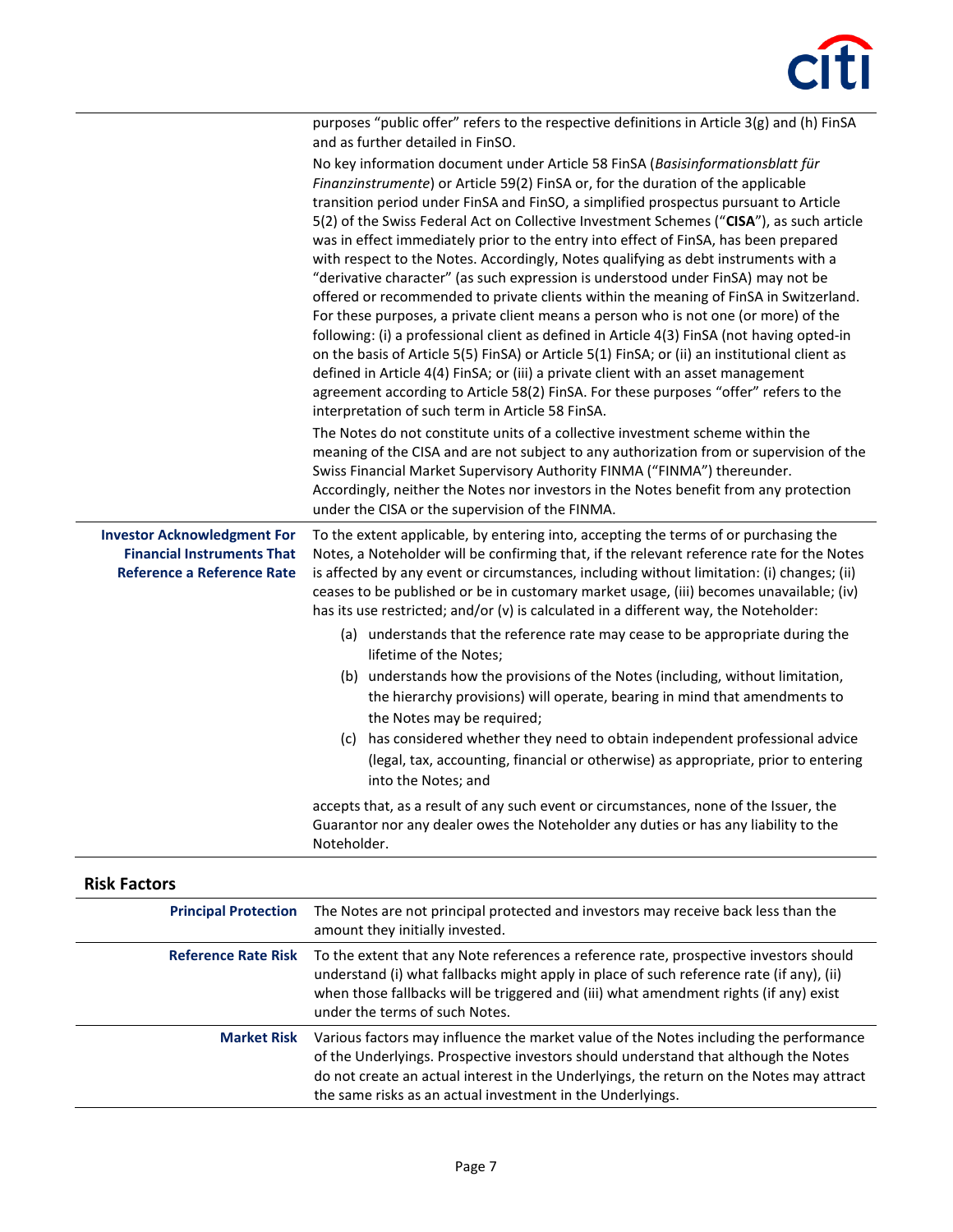| <b>Early Redemption Risk</b>                                                                                 | The Notes are subject to early redemption in certain circumstances, such as illegality<br>and for tax reasons. In addition, there may be an early redemption of the Notes in<br>other circumstances, as determined by the Calculation Agent or as otherwise specified,<br>in accordance with the terms of the Notes (please see the Prospectus for further<br>details). In such circumstances, the Notes may be redeemed prior to the Maturity Date<br>for substantially less than their original purchase price and may not pay any accrued<br>interest.                                                                                                                                                                                                                                                                                     |
|--------------------------------------------------------------------------------------------------------------|-----------------------------------------------------------------------------------------------------------------------------------------------------------------------------------------------------------------------------------------------------------------------------------------------------------------------------------------------------------------------------------------------------------------------------------------------------------------------------------------------------------------------------------------------------------------------------------------------------------------------------------------------------------------------------------------------------------------------------------------------------------------------------------------------------------------------------------------------|
| <b>Credit Risk</b>                                                                                           | Investors in these Notes are exposed to the credit risk of the Issuer and Guarantor as<br>applicable.                                                                                                                                                                                                                                                                                                                                                                                                                                                                                                                                                                                                                                                                                                                                         |
| <b>Tax Risk</b>                                                                                              | You should consult your tax advisor regarding all aspects of the U.S. federal<br>withholding, income and estate tax consequences of an investment in the Notes and<br>any tax consequences arising under the laws of any state, local or non-U.S. taxing<br>jurisdiction. The Issuer, Dealer and Calculation Agent and/or their respective affiliates<br>are not tax advisors and do not provide tax advice. Responsibility for any tax<br>implications of an investment in the Notes rests entirely with the Investor. Investors<br>should note that the tax treatment of the Notes may differ from jurisdiction to<br>jurisdiction.                                                                                                                                                                                                         |
|                                                                                                              | The Issuer may terminate the Notes early if the Calculation Agent determines in its sole<br>discretion that there is substantial likelihood that payments linked to the underlyings<br>made to a non-US person will be subject to US withholding tax under Section 871(m) of<br>the US Internal Revenue Code of 1986.                                                                                                                                                                                                                                                                                                                                                                                                                                                                                                                         |
| <b>Risk of Corporate Events That</b><br><b>May Have a Diluting Effect on</b><br>the Value of the Underlyings | If an event occurs which in the opinion of the Calculation Agent may have a diluting or<br>concentrative effect on the value of the Underlyings, the Calculation Agent will have<br>discretion to make changes to the terms of the Notes to account for any such effect;<br>and such changes may affect the value of the Notes. If the Calculation Agent<br>determines that the event will not have a diluting or concentrative effect on the value<br>of the Underlyings, the Calculation Agent will not adjust the terms of the Notes.                                                                                                                                                                                                                                                                                                      |
| <b>Leverage Risk</b>                                                                                         | Borrowing to fund the purchase of the Notes (leveraging) can have a significant<br>negative impact on the value of and return on the investment. Any hypothetical<br>examples provided herein of potential performance of the Notes do not take into<br>account the effect of any leveraging. Investors considering leveraging the Notes should<br>obtain further detailed information as to the applicable risks from the leverage<br>provider. If the investor obtains leverage for the investment, the investor should make<br>sure it has sufficient liquid assets to meet the margin requirements in the event of<br>market movements adverse to the investor's position. In such case, if the investor does<br>not make the margin payments, then the investor's investment in the Notes may be<br>liquidated with little or no notice. |
| <b>Compounding of Risks</b>                                                                                  | An investment in the Notes involves risks and should only be made after assessing the<br>direction, timing and magnitude of potential future market changes (e.g. in the value of<br>the Underlyings, interest rates etc.), as well as the terms and conditions of the Notes.<br>More than one risk factor may have simultaneous effects with regard to the Notes such<br>that the effect of a particular risk factor may not be predictable. In addition, more than<br>one risk factor may have a compounding effect, which may not be predictable. No<br>assurance can be given as to the effect that any combination of risk factors may have<br>on the value of the Notes.                                                                                                                                                                |
| <b>Fees and Other Compensation</b>                                                                           | Investors should be aware that Citigroup and its affiliates, and other third parties that<br>may be involved in this transaction may make or receive a fee, commission or other<br>compensation in connection with the purchase and sale of the Notes, hedging activities<br>related to the Notes and other roles involved in the transaction. Investors must note<br>that the market value of the Notes will be net of such fee and other compensation as                                                                                                                                                                                                                                                                                                                                                                                    |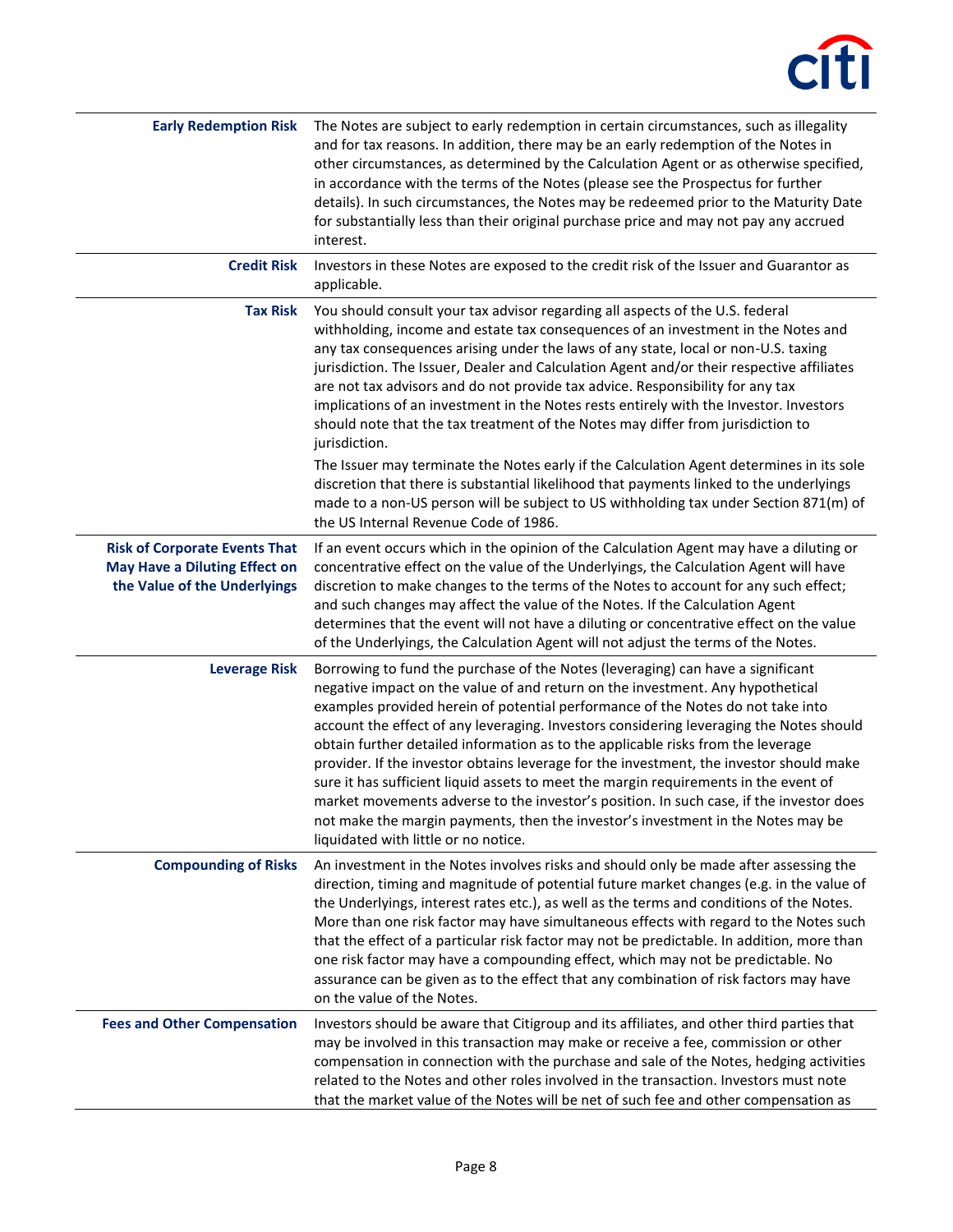

|                                                     | discussed above. Early termination of the Notes by the holder thereof may also involve<br>payment by such holder of the Notes of the relevant fees and other compensation.                                                                                                                                                                                                                                                                                                                                                                                                                                                           |
|-----------------------------------------------------|--------------------------------------------------------------------------------------------------------------------------------------------------------------------------------------------------------------------------------------------------------------------------------------------------------------------------------------------------------------------------------------------------------------------------------------------------------------------------------------------------------------------------------------------------------------------------------------------------------------------------------------|
| <b>Liquidity and Early Sale Risk</b>                | CGML does not guarantee that a secondary market will exist. See also the information<br>under Secondary Market, above.                                                                                                                                                                                                                                                                                                                                                                                                                                                                                                               |
|                                                     | Investors seeking to liquidate/sell positions in these Notes prior to the stated Maturity<br>Date may receive substantially less than their original purchase price.                                                                                                                                                                                                                                                                                                                                                                                                                                                                 |
|                                                     | For the avoidance of doubt, CGML does not owe any fiduciary duty to any holder of the<br>Notes in making a market in the Notes.                                                                                                                                                                                                                                                                                                                                                                                                                                                                                                      |
| <b>Exchange Rate Risk</b>                           | Exchange rate fluctuations may affect any payments under the terms of the Notes. Past<br>levels of exchange rates do not indicate future levels.                                                                                                                                                                                                                                                                                                                                                                                                                                                                                     |
| <b>Conflicts of Interest</b>                        | Citigroup and its affiliates (each a "Citi Entity") may perform various roles in relation to<br>the Notes, and each such Citi Entity may have a conflict of interest which arises as a<br>consequence of the role it performs in relation to the Notes or as a consequence of its<br>activities more generally. A Citi Entity may owe professional and fiduciary obligations to<br>persons other than the holders of the Notes. The interests of these other persons may<br>differ from the interests of the holders of the Notes and in such situations, the Citi<br>Entity may take decisions which adversely affect such holders. |
| <b>Notional Nature of the</b><br><b>Underlyings</b> | Investors should note that the exposure to the Underlyings is notional and that an<br>investment in the Notes is not an investment in the Underlyings. Although the<br>performance of the Underlyings will have an effect on the Notes, the Underlyings and<br>the Notes are separate obligations of different legal entities. Investors will have no<br>direct interest in the Underlyings.                                                                                                                                                                                                                                         |
| <b>Path Dependency</b>                              | The return on the Notes will depend in large part on the evolution of the price<br>performance of the Underlyings over the life of the Notes. However, the performance<br>of the Notes may be less than or more than the price performance of the Underlyings.                                                                                                                                                                                                                                                                                                                                                                       |
| <b>No Reliance</b>                                  | Each holder of the Notes may not rely on the Issuer, the Dealers, the Guarantor, any<br>Citi entity and any of their respective affiliates in connection with its determination as<br>to the legality of its acquisition of the Notes.                                                                                                                                                                                                                                                                                                                                                                                               |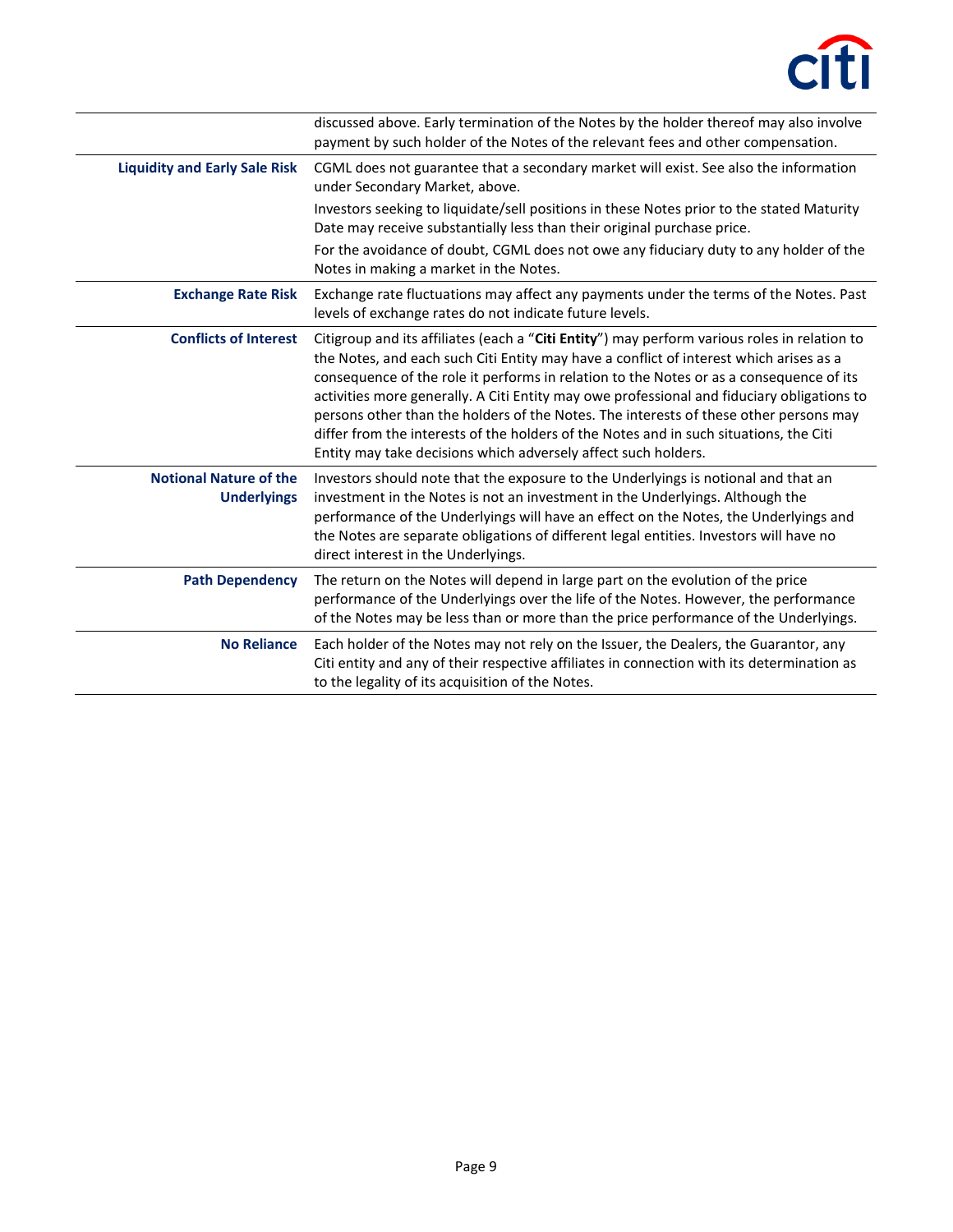

#### Disclaimer

This communication has been prepared by individual sales and/or trading personnel of Citigroup Inc. or its subsidiaries or affiliates (collectively Citi). In the United Kingdom: Citigroup Global Markets Limited ("**CGML**") is authorised by the Prudential Regulation Authority and regulated by the Financial Conduct Authority and the Prudential Regulation Authority (together, the **UK Regulator**) and has its registered office at Citigroup Centre, Canada Square, London E14 5LB. Amongst its affiliates, (i) Citibank, N.A., London Branch is authorised and regulated by Office of the Comptroller of the Currency (USA), authorised by the Prudential Regulation Authority and subject to regulation by the Financial Conduct Authority and limited regulation by the Prudential Regulation Authority and has its UK establishment office at Citigroup Centre, Canada Square, London E14 5LB and (ii) Citibank Europe plc, UK Branch is authorised by the Central Bank of Ireland and by the Prudential Regulation Authority and subject to regulation by the Central Bank of Ireland, and limited regulation by the Financial Conduct Authority and the Prudential Regulation Authority and has its UK establishment office at Citigroup Centre, Canada Square, London E14 5LB. Outside the UK: i) Citibank Europe plc ("**CEP**") is Licensed by the European Central Bank and regulated by the Central Bank of Ireland and the European Central Bank under the Single Supervisory Mechanism and has its registered office at 1 North Wall Quay, Dublin 1, ii)Citibank Europe plc branches located in the EEA are subject to regulation by the respective host country regulator and the Central Bank of Ireland (iii) Citigroup Global Markets Europe AG ("**CGME**"), authorised and regulated by the Bundesanstalt für Finanzdienstleistungsaufsicht (BaFin) and has its registered office at Reuterweg 16, 60323 Frankfurt am Main, Germany. This communication is directed at persons (i) who have been or can be classified by Citi as eligible counterparties or professional clients in line with the applicable rules, (ii) Persons in the United Kingdom, who have professional experience in matters relating to investments falling within Article 19(1) of the Financial Services and Markets Act 2000 (Financial Promotion) Order 2005 and (iii) other persons to whom it may otherwise lawfully be communicated. No other person should act on the contents or access the products or transactions discussed in this communication. In particular, this communication is not intended for retail clients. The information contained herein may relate to matters that are not regulated by any applicable financial services regulatory body, and not subject to protections under any relevant law including protection under any applicable financial services compensation scheme.

To the extent that this communication/these materials has/have been produced in the UK by CGML or Citibank N.A. London branch, it is/they are intended for distribution solely to clients of Citi in jurisdictions where such distribution is permitted and the recipient shall not provide or distribute such materials to any person located in a jurisdiction where it would otherwise trigger a financial services licensing requirement.

To the extent that this communication/these materials has/have been produced by CGME, it is/they are intended for distribution solely to clients of Citi in jurisdictions where such distribution is permitted and the recipient shall not provide or distribute such materials to any person located in a jurisdiction where it would otherwise trigger a financial services licensing requirement.

To the extent that this communication/these materials has/have been produced by Citibank Europe plc, it is/they are intended for distribution solely to clients of Citi in jurisdictions where such distribution is permitted and the recipient shall not provide or distribute such materials to any person located in a jurisdiction where it would otherwise trigger a financial services licensing requirement.

All material contained herein, including any proposed terms and conditions, is indicative and for discussion purposes only, is subject to change without notice, is strictly confidential, may not be reproduced and is intended for your use only. It does not include a number of terms and conditions that will be included in any actual transaction and final terms and conditions are subject to further discussion and negotiation nor does it purport to identify all risks (direct or indirect). This communication is not a commitment to deal in any product, offer financing or enter into any transaction described herein.

Citi is not acting as your agent, fiduciary or investment adviser and is not managing your account. The provision of information in this communication is not based on your individual circumstances and should not be relied upon as an assessment of suitability for you of a particular product or transaction. It does not constitute investment advice and Citi makes no recommendation as to the suitability of any of the products or transactions mentioned. Even if Citi possesses information as to your objectives in relation to any transaction, series of transactions or trading strategy, this will not be deemed sufficient for any assessment of suitability for you of any transaction, series of transactions or trading strategy. Save in those jurisdictions where it is not permissible to make such a statement, we hereby inform you that this communication should not be considered as a solicitation or offer to sell or purchase any securities, deal in any product or enter into any transaction. You should make any trading or investment decisions in reliance on your own analysis and judgment and/or that of your independent advisors and not in reliance on Citi and any decision whether or not to adopt any strategy or engage in any transaction will not be Citi's responsibility. Citi does not provide investment, accounting, tax, financial or legal advice; such matters as well as the suitability of a potential transaction or product or investment should be discussed with your independent advisors. Prior to dealing in any product or entering into any transaction, you and the senior management in your organisation should determine, without reliance on Citi, (i) the economic risks or merits, as well as the legal, tax and accounting characteristics and consequences of dealing with any product or entering into the transaction (ii) that you are able to assume these risks, (iii) that such product or transaction is appropriate for a person with your experience, investment goals, financial resources or any other relevant circumstance or consideration. Where you are acting as an adviser or agent, you should evaluate this communication in light of the circumstances applicable to your principal and the scope of your authority.

The information in this communication, including any trade or strategy ideas, is provided by individual sales and/or trading personnel of Citi and not by Citi's research department and therefore the directives on the independence of research, and rules prohibiting dealing ahead of dissemination, do not apply. Any view expressed in this communication may represent the current views and interpretations of the markets, products or events of such individual sales and/or trading personnel and may be different from other sales and/or trading personnel and may also differ from Citi's published research – the views in this communication may be more short term in nature and liable to change more quickly than the views of Citi research department which are generally more long term. On the occasions where information provided includes extracts or summary material derived from research reports published by Citi's research department, you are advised to obtain and review the original piece of research to see the research analyst's full analysis. Any prices used herein, unless otherwise specified, are indicative. Although all information has been obtained from, and is based upon sources believed to be reliable, it may be incomplete or condensed and its accuracy cannot be guaranteed. Citi makes no representation or warranty,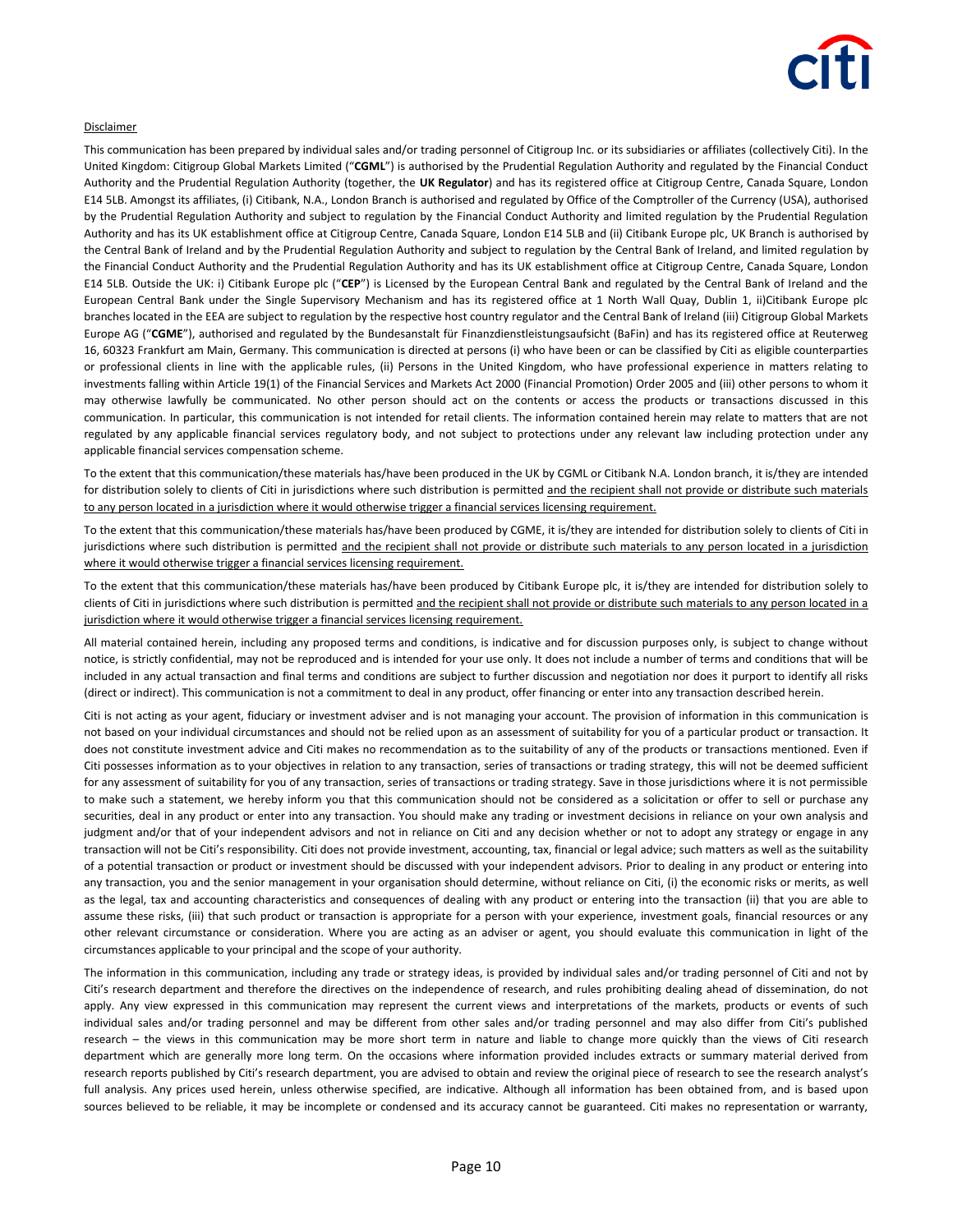expressed or implied, as to the accuracy of the information, the reasonableness of any assumptions used in calculating any illustrative performance information or the accuracy (mathematical or otherwise) or validity of such information. Any opinions attributed to Citi constitute Citi's judgment as of the date of the relevant material and are subject to change without notice. Provision of information may cease at any time without reason or notice being given. Commissions and other costs relating to any dealing in any products or entering into any transactions referred to in this communication may not have been taken into consideration.

Any scenario analysis or information generated from a model is for illustrative purposes only. Where the communication contains "forward-looking" information, such information may include, but is not limited to, projections, forecasts or estimates of cashflows, yields or return, scenario analyses and proposed or expected portfolio composition. Any forward-looking information is based upon certain assumptions about future events or conditions and is intended only to illustrate hypothetical results under those assumptions (not all of which are specified herein or can be ascertained at this time). It does not represent actual termination or unwind prices that may be available to you or the actual performance of any products and neither does it present all possible outcomes or describe all factors that may affect the value of any applicable investment, product or investment. Actual events or conditions are unlikely to be consistent with, and may differ significantly from, those assumed. Illustrative performance results may be based on mathematical models that calculate those results by using inputs that are based on assumptions about a variety of future conditions and events and not all relevant events or conditions may have been considered in developing such assumptions. Accordingly, actual results may vary and the variations may be substantial. The products or transactions identified in any of the illustrative calculations presented herein may therefore not perform as described and actual performance may differ, and may differ substantially, from those illustrated in this communication. When evaluating any forward looking information you should understand the assumptions used and, together with your independent advisors, consider whether they are appropriate for your purposes. You should also note that the models used in any analysis may be proprietary, making the results difficult or impossible for any third party to reproduce. This communication is not intended to predict any future events. Past performance is not indicative of future performance.

Citi shall have no liability to the user or to third parties, for the quality, accuracy, timeliness, continued availability or completeness of any data or calculations contained and/or referred to in this communication nor for any special, direct, indirect, incidental or consequential loss or damage which may be sustained because of the use of the information contained and/or referred to in this communication or otherwise arising in connection with the information contained and/or referred to in this communication, provided that this exclusion of liability shall not exclude or limit any liability under any law or regulation applicable to Citi that may not be excluded or restricted.

The transactions and any products described herein may be subject to fluctuations of their mark-to-market price or value and such fluctuations may, depending on the type of product or security and the financial environment, be substantial. Where a product or transaction provides for payments linked to or derived from prices or yields of, without limitation, one or more securities, other instruments, indices, rates, assets or foreign currencies, such provisions may result in negative fluctuations in the value of and amounts payable with respect to such product prior to or at redemption. You should consider the implications of such fluctuations with your independent advisors. The products or transactions referred to in this communication may be subject to the risk of loss of some or all of your investment, for instance (and the examples set out below are not exhaustive), as a result of fluctuations in price or value of the product or transaction or a lack of liquidity in the market or the risk that your counterparty or any guarantor fails to perform its obligations or, if the product or transaction is linked to the credit of one or more entities, any change to the creditworthiness of the credit of any of those entities.

Certain products mentioned in this communication may contain provisions that refer to a reference or benchmark rate which may change, cease to be published or be in customary market usage, become unavailable, have its use restricted and/or be calculated in a different way. As a result, those reference or benchmark rates that are the subject of such changes, may cease to be appropriate for the products mentioned in this communication. We encourage you to keep up to date with the latest industry developments in relation to benchmark transitioning and to consider its impact on your business. You should consider, and continue to keep under review, the potential impact of benchmark transitioning on any existing product you have with Citi, or any new product you enter into with Citi. Citi does not provide advice, or recommendations on the suitability of your product choice including with respect to any benchmark transitioning on any existing product you have with Citi. You should obtain professional independent advice (legal, financial or otherwise) in respect of the suitability of your products in light of benchmark transitioning as you consider necessary.

Citi (whether through the individual sales and/trading personnel involved in the preparation or issuance of this communication or otherwise) may from time to time have long or short principal positions and/or actively trade, for its own account and those of its customers, by making markets to its clients, in products identical to or economically related to the products or transactions referred to in this communication. Citi may also undertake hedging transactions related to the initiation or termination of a product or transaction, that may adversely affect the market price, rate, index or other market factor(s) underlying the product or transaction and consequently its value. Citi may have an investment banking or other commercial relationship with and access to information from the issuer(s) of securities, products, or other interests underlying a product or transaction. Citi may also have potential conflicts of interest due to the present or future relationships between Citi and any asset underlying the product or transaction, any collateral manager, any reference obligations or any reference entity.

Citi may submit prices, rates, estimates or values to data sources that publish indices or benchmarks which may be referenced in products or transactions discussed in this communication. Such submissions may have an impact on the level of the relevant index or benchmark and consequently on the value of the products or transactions. Citi will make such submissions without regard to your interests under a particular product or transaction. Citi has adopted policies and procedures designed to mitigate potential conflicts of interest arising from such submissions and our other business activities. In light of the different roles performed by Citi you should be aware of such potential conflicts of interest.

Any decision to purchase any product or enter into any transaction referred to in this communication should be based upon the information contained in any associated offering document if one is available (including any risk factors or investment considerations mentioned therein) and/or the terms of any agreement. Any securities which are the subject of this communication have not been and will not be registered under the United States Securities Act of